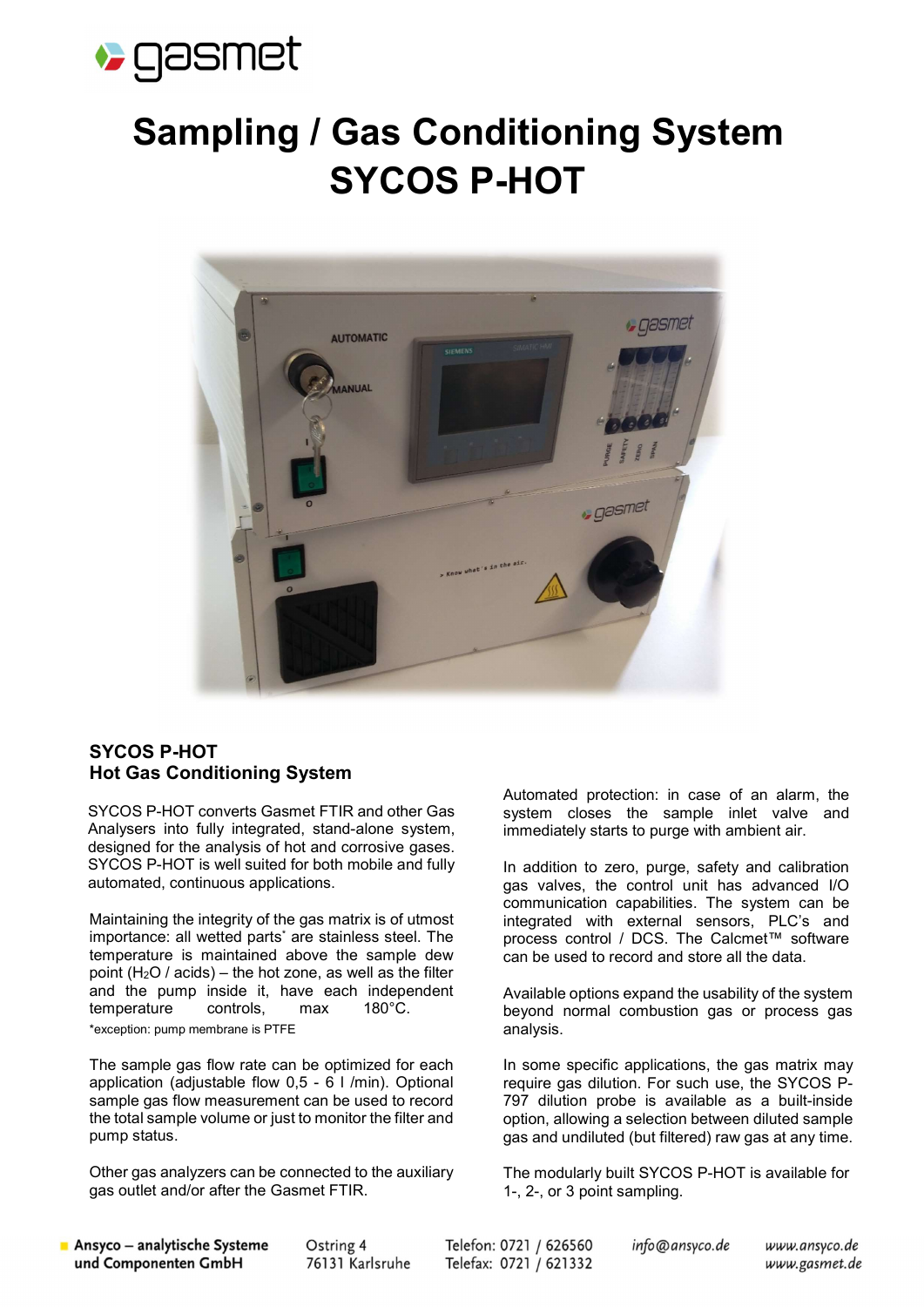

 $\overline{\phantom{a}}$ 

| <b>General parameters</b>     |                                                                            | <b>Enclosure</b>                      |
|-------------------------------|----------------------------------------------------------------------------|---------------------------------------|
| <b>Operating temperature:</b> | $20 \pm 20$ °C, non-condensing                                             | Material:                             |
| Storage temperature:          | $-20 - 60$ °C, non-condensing                                              | Dimensions:                           |
| Power supply:                 | Separate models for 100-<br>115 and 230 V / 50 -60 Hz                      | Weight:                               |
| <b>Power consumption:</b>     | max. 2x 2300 W, depending<br>of the sample lines (without<br>sample probe) | <b>Total dimensi</b><br>Total weight: |
|                               |                                                                            | .                                     |

## Hot Zone (Sample Conditioning Unit)

| Temperature:                  | 180 °C, maximum                                                                                                                                               |  |  |  |
|-------------------------------|---------------------------------------------------------------------------------------------------------------------------------------------------------------|--|--|--|
| Pump:                         | KNF N 012: SS316,<br><b>Membrane PTFE</b>                                                                                                                     |  |  |  |
| Gas valve:                    | Heated solenoid valve for<br>sample gas                                                                                                                       |  |  |  |
| <b>Flow control:</b>          | Manual valve, adjustable<br>(ca 0,5-6 l /min)                                                                                                                 |  |  |  |
| Filter:                       | <b>GASMET CEM Ile filter.</b><br>Sintered steel, 0.1 um<br>(optional bonded microfiber<br>or PTFE)                                                            |  |  |  |
| <b>Optional flow monitor:</b> | Stainless steel. Principle is<br>based on thermal dispersion<br>with equal mass sensing.<br>Configuration via RS232.                                          |  |  |  |
| Optional built-in dilution:   | Sycos P-797. Dilution rate<br>calculated by PLC and<br>displayed on screen and<br>Calcmet. Control (diluted vs<br>undiluted sample) with the<br>valve system. |  |  |  |
|                               | Dilution rate 1:25 - 1:250<br>depending on orifice                                                                                                            |  |  |  |
|                               | <b>Gas connectors (Sample Conditioning Unit)</b>                                                                                                              |  |  |  |
| Sample gas inlet:             | Quick-Lock OR<br>6mm Swagelok<br>8mm Swagelok                                                                                                                 |  |  |  |

| <b>Enclosure</b>                          |                                                                                                                         |  |
|-------------------------------------------|-------------------------------------------------------------------------------------------------------------------------|--|
| Material:                                 | Aluminium painted RAL 7035                                                                                              |  |
| Dimensions:                               | $449 \times 370 \times 177$ mm (2x)                                                                                     |  |
| Weight:                                   | 5 kg (Control Unit)<br>15 kg (Sample Condit. Unit)                                                                      |  |
| <b>Total dimensions:</b><br>Total weight: | 449 x 370 x 354 mm<br>20 kg (without options)                                                                           |  |
| CE label:                                 | EMI guideline 89/336/EC                                                                                                 |  |
| <b>Control Unit</b>                       |                                                                                                                         |  |
| Control:                                  | Touchscreen                                                                                                             |  |
| <b>Operation Modes:</b>                   | Manual and automatic                                                                                                    |  |
| <b>Gas Connectors:</b>                    | 6mm Swagelok for<br>- Purge, Zero, Safety, Span inlet<br>- Gas outlet to the Hot Zone<br>- Purge gas outlet to the FTIR |  |
| Flow meters:                              | Purge (for FTIR): $0,1 - 1$ l/min<br>Zero gas: 0,5 - 5 l/min<br>Safety air: 0,5 - 5 l/min<br>Span gas: $0,5-5$ l/min    |  |
| <b>Standard valves:</b>                   | Zero gas, safety gas                                                                                                    |  |
| <b>Optional valves:</b>                   | Span gas                                                                                                                |  |
| Optional I/O cards:                       | Up to five (5) cards DO, DI, AO,<br>Al, relays-cards (2,4 or 8<br>channels per card)                                    |  |
| <b>Communication:</b>                     | 3x RJ45, 2x Sub-D 9 Pol, 2x<br>Sub-D 25 Pol                                                                             |  |
| <b>Power connection:</b>                  | 2x CE13/14 with CEE-7                                                                                                   |  |

| <b>Gas connectors (Sample Conditioning Unit)</b> |                                               | Heated sample line (external option)      |                                                |
|--------------------------------------------------|-----------------------------------------------|-------------------------------------------|------------------------------------------------|
| Sample gas inlet:                                | Quick-Lock OR<br>6mm Swagelok<br>8mm Swagelok | <b>Fittings:</b>                          | QuickLock OR<br>6mm OR 8 mm Swagelok           |
| Sample gas outlet:                               | Quick-Lock OR<br>6mm Swagelok<br>8mm Swagelok | Power supply:<br>Power density:           | 230 VAC or 115 VAC<br>100 Watts /meter         |
| Auxiliary gas outlet:                            | 6 mm Swagelok                                 | Sensor:                                   | Pt100 (standard) /Type K                       |
|                                                  |                                               | The maximum length of<br>the heated line: | $18 m + 2 m (230 VAC)$<br>$9m + 1m$ (115 VAC). |

Ansyco GmbH shall not be liable for technical or editorial errors or omissions contained herein. The information in this document is provided "as is" without warranty of any kind and is subject to change without notice. Should you find any errors, we would appreciate if you notified us.

Ansyco - analytische Systeme und Componenten GmbH

 $\overline{\phantom{a}}$ 

Ostring 4 76131 Karlsruhe Telefon: 0721 / 626560 Telefax: 0721 / 621332 info@ansyco.de